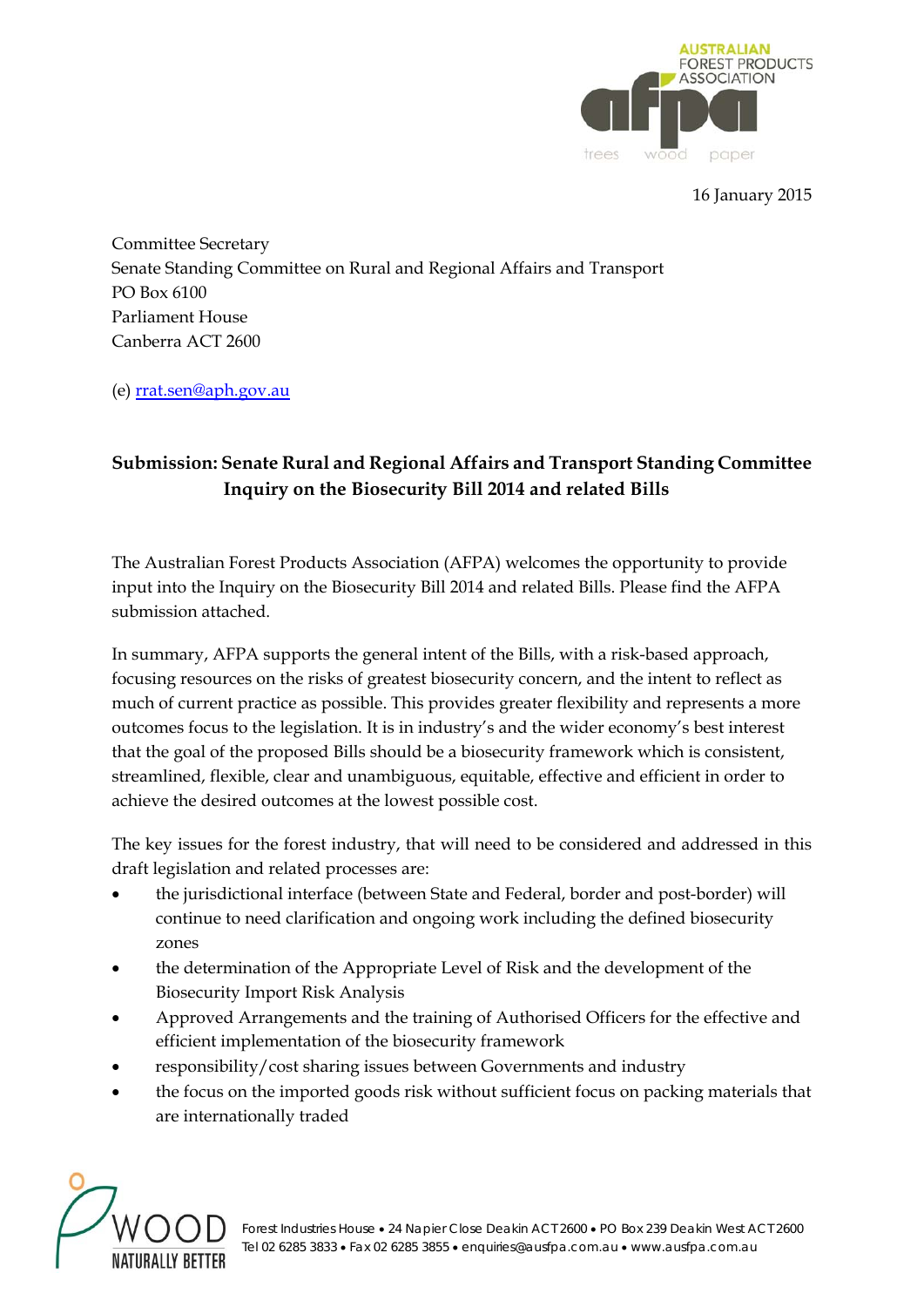AFPA would be keen to discuss the issues raised in this submission in more detail. AFPA welcomes opportunities to provide further comment on the Bill, and the development of subordinate legislation, regulations and guidelines where possible. We look forward to the Bill's improvement by the addressing of concerns detailed in this submission.

Yours sincerely

Con Hampt

**Ross Hampton Chief Executive Officer**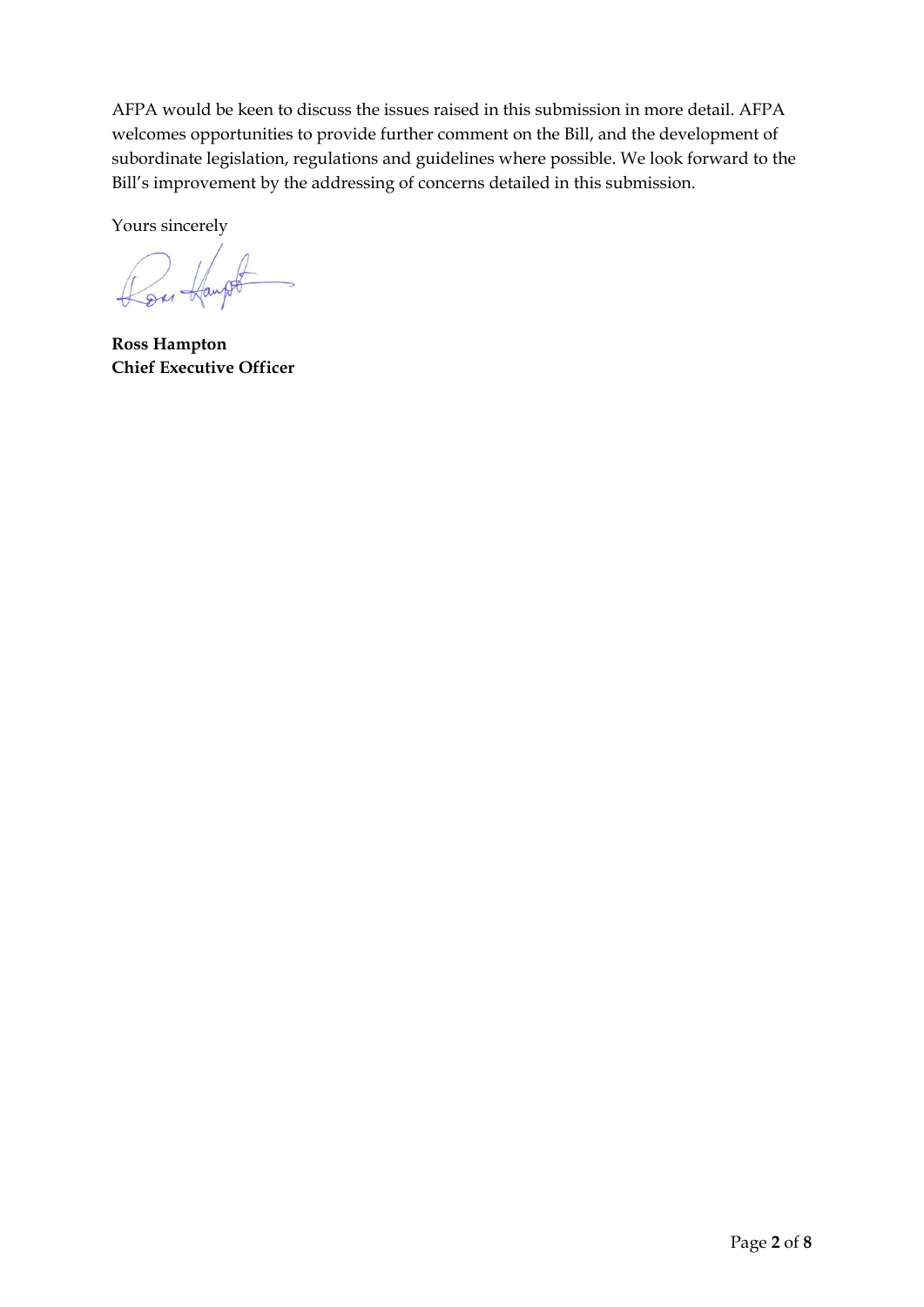

# **Senate Rural & Regional Affairs and Transport Standing Committee: Inquiry on the Biosecurity Bill 2014 and related Bills**

#### **Introduction**

The Australian Forest Products Association (AFPA) is the peak national body for Australia's forest, wood and paper products industry. Our membership spans the value chain from forest and plantation owners and managers to major processors of sawn timber, engineered wood products, pulp and paper, as well as log and woodchip exporters. We represent the industry's interests to governments, the general public and other stakeholders on matters relating to the sustainable development and use of Australia's forest, wood and paper products. Forest industries support around 200,000 direct and indirect jobs nationally with a gross value of sales and services of around \$22 billion.

AFPA and its predecessors (the National Association of Forest Industries and the Australian Plantation Products and Paper Industry Council) have a long history of stakeholder engagement on biosecurity, through the numerous reviews undertaken by Senate and House of Representative Committees and Federal Government departments over the past decade. AFPA previously provided comment on an earlier version of this Bill (*the Biosecurity Bill 2012 and the Inspector General of Biosecurity Bill 2012*) to the Senate Standing Committee on Rural and Regional Affairs and Transport Inquiry in December 2012, as well as to the former Department of Agriculture, Fisheries and Forestry (DAFF) on the *New Biosecurity Legislation* in October 2012.

The forest industry takes its biosecurity responsibility seriously and makes a substantial investment in biosecurity process. AFPA is an active member of Plant Health Australia (PHA), signatory to the Emergency Plant Pest Response Deed (EPPRD) and engages on export certification issues through the Grain and Plant Products Industry Export Consultative Committee (GPPIECC). Forest and plantation owners and managers make significant annual investments in forest health surveillance as a routine matter of commercial importance and risk management. This helps early identification of exotic pest incursions which may occur in both the plantation and managed native forest estate.

AFPA notes the high level of detail contained in the *Biosecurity Bill 2014* and associated Bills, and do not consider that we can comment effectively on the detail of the Bill. Therefore, we have kept our comments at a high level and focused only on the parts of the Bills that are relevant to forest management operations and the import and export of goods (forest products).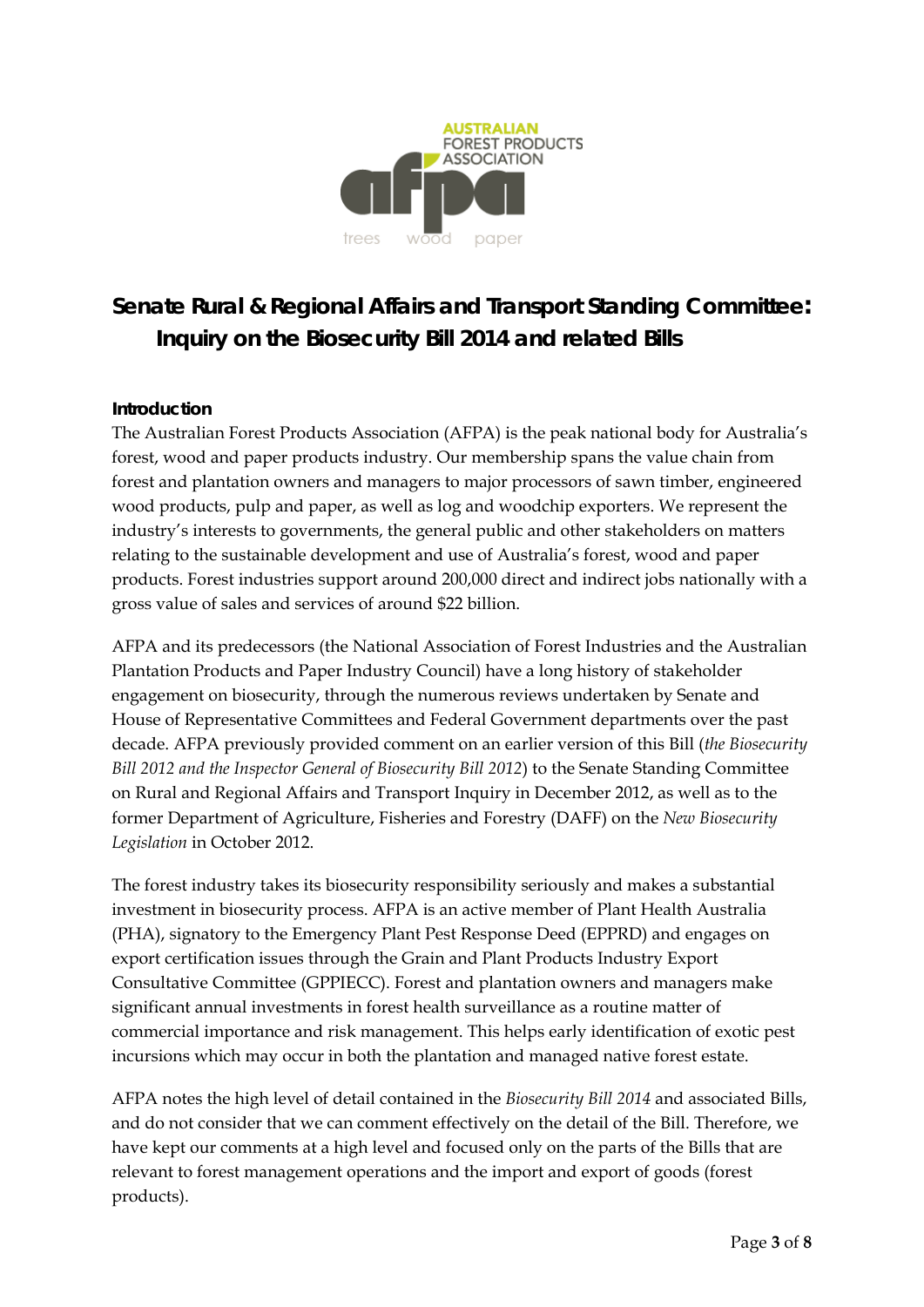# **Biosecurity in Forest Industry**

As owners and/or managers of large tracts of commercial hardwood and softwood plantations, and managed natural forest in all States, AFPA's members have a substantial interest in quarantine and biosecurity issues across the biosecurity continuum, from preborder, border and post border, and both exotic and endemic pests and diseases. In addition, our members import and export of a wide range of plant material (such as genetic material, seed/seedlings and logs), as well as processed products (sawntimber, engineered wood products and paper products and woodchips) and are subject to the quarantine requirements of both Australia and other countries.

There is a significant amount of intra and interstate trade in logs, woodchips, wood and paper products forming complicated and interrelated pathways for the potential transfer of pests, diseases and biosecurity risks. As a result, market access and biosecurity issues are of importance for the forest, wood and paper products industry. AFPA and our members have a keen interest in ensuring an efficient and effective legislative framework and regulation of biosecurity.

It should be noted that the forest sector is different than most other agricultural and horticultural sectors, due to the public good nature of much of the forest resource. Plant pest incursions that are likely to impact on trees in private commercial plantations and managed native forest, represent an equal risk to trees in the urban landscape and in forest conservation areas.

The majority of the commercial forest and plantation estates in Australia is located a long way from the major risk points of entry (i.e. ports) and there are a large number of potential host trees (planted in domestic gardens, the urban landscape, parks and conservation reserves), which are more likely to be infested by exotic pests and diseases long before there is an infestation of a commercial forest or timber plantation. It seems highly likely that, in many instances, if a pest is found in a commercial forest plantation it will already be widespread and difficult to eradicate. Therefore in determining the appropriate level of risk and cost sharing/cost recovery from the forest industry, these public good aspects must be considered, taken into account and costed accordingly.

The current infestation of Giant Pine Scale (GPS) is a timely reminder of this. GPS has the potential to severely slow growth of the softwood (*Pinus radiata*) plantation resource in Victoria and South Australia. Currently the infestation is only apparent in the urban environment (suburbs of Melbourne and Adelaide). The Victorian and South Australian governments as well as the local councils, have a responsibility to contain the spread and eradicated GSP before it reaches the commercial pine plantations.

#### **The Bills**

AFPA agree that it is high time to revise and consolidate the archaic *Quarantine Act 1908* (and numerous subsequent amendments) with a modern and effective regulatory framework.

There is considerable merit in the general intent of the Bill, with a risk-based approach, focusing resources on the risks of greatest biosecurity concern and attempting to reflect as much of current practice as possible. This provides greater flexibility and represents a more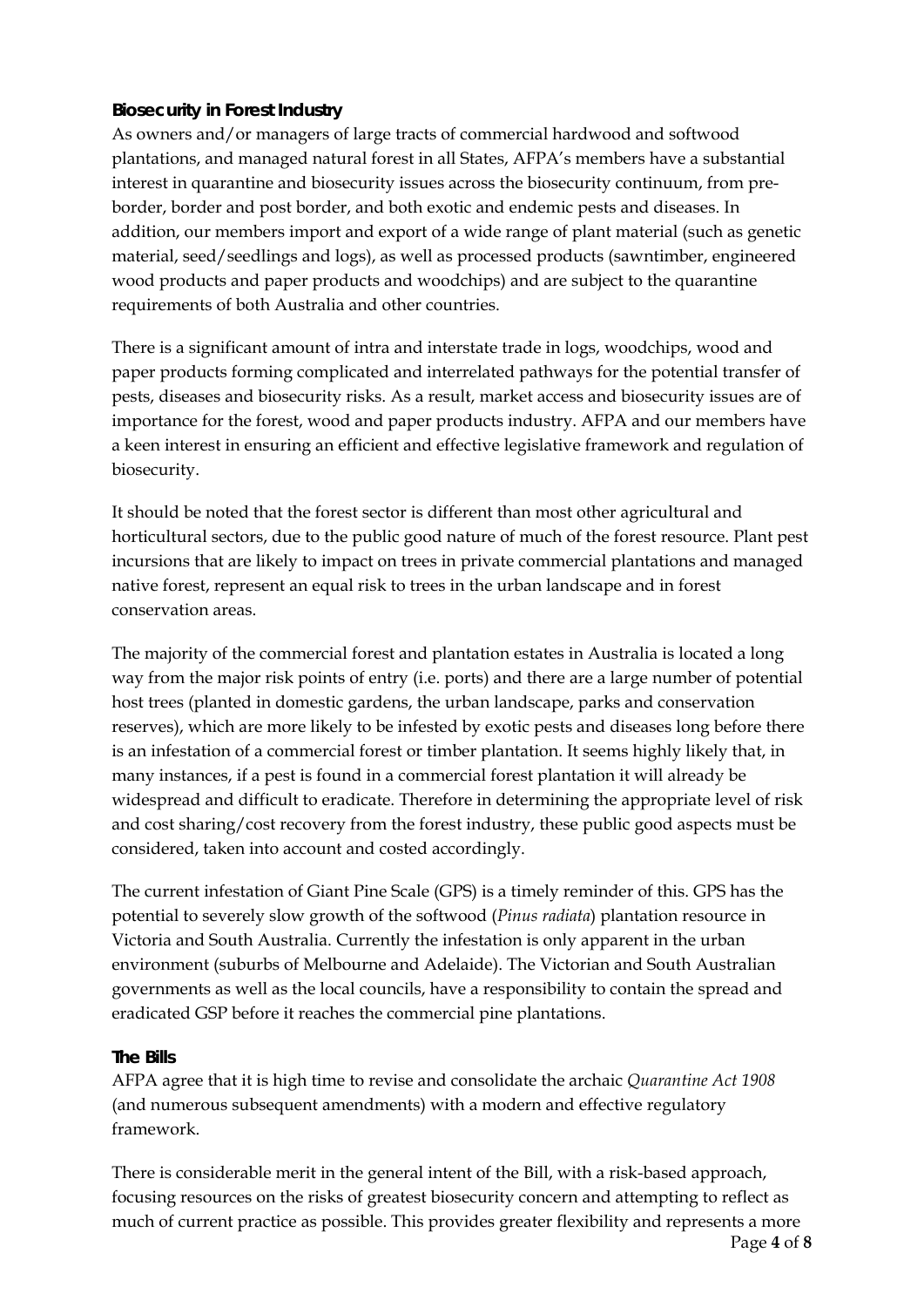outcomes focus to the proposed legislation. It is in industry's and the wider economy's best interest that the goal of the proposed Bills should be a biosecurity framework which is consistent, streamlined, flexible, clear and unambiguous, equitable, effective and efficient in order to achieve the desired outcomes at the lowest possible cost.

However, we recognise that this is not a simple task, given the complexity and broad scope of the proposed Bill. A fine balance needs to be achieved in integrating the biosecurity activities by the Commonwealth, state and territory governments, industry participants and other stakeholders.

# **Key Issues**

The key issues for the forest industry, that will need to be considered and addressed in this draft legislation, as well as the associated regulations and other related processes are:

- the need to clarify the jurisdictional interface (border and post-border measures, and the role of Federal and State governments)
- integration of the defined Biosecurity Zones with existing state controls and responsibilities
- the determination of the Appropriate Level of Protection (ALOP) and the preparation of Biosecurity Import Risk Analysis (BIRA) to address all major threats
- Approved Arrangements and continued support for the training of Authorised Officers for the effective and efficient implementation of the biosecurity framework
- responsibility/cost sharing issues between Government and industry
- the focus on the risk from imported goods without sufficient focus on packing materials that are internationally traded

# **Federal and State Jurisdictional Interface**

AFPA notes the need to define the biosecurity continuum, especially the distinction between 'border' and 'post-border' measures and the role of Federal and State government within this continuum. Previously AFPA has been concerned that this distinction, and the resulting division of responsibilities between the Biosecurity Division of the Department of Agriculture, State Governments and industry, may have resulted in suboptimal outcomes with respect to the monitoring and management of the areas immediately adjoining ports. This represents a major risk with respect to the establishment or control of exotic forest and timber pests.

AFPA has been encouraged by the increased investment in pest trapping programs at ports in Australia by various governments. However, there are ongoing concern that, partly as a result of the large number of organizations with an interest in this surveillance work (e.g. the Biosecurity Division of the Department of Agriculture, State agencies, industry etc.), there has not been sufficient information made available to the relevant organisation on research, developments or findings concerning intercepted pest and diseases, new trapping methodologies, location of trapping systems etc. Provision in the Bill or supporting documentation should be made to enable this important information flow to occur between stakeholders in the biosecurity continuum.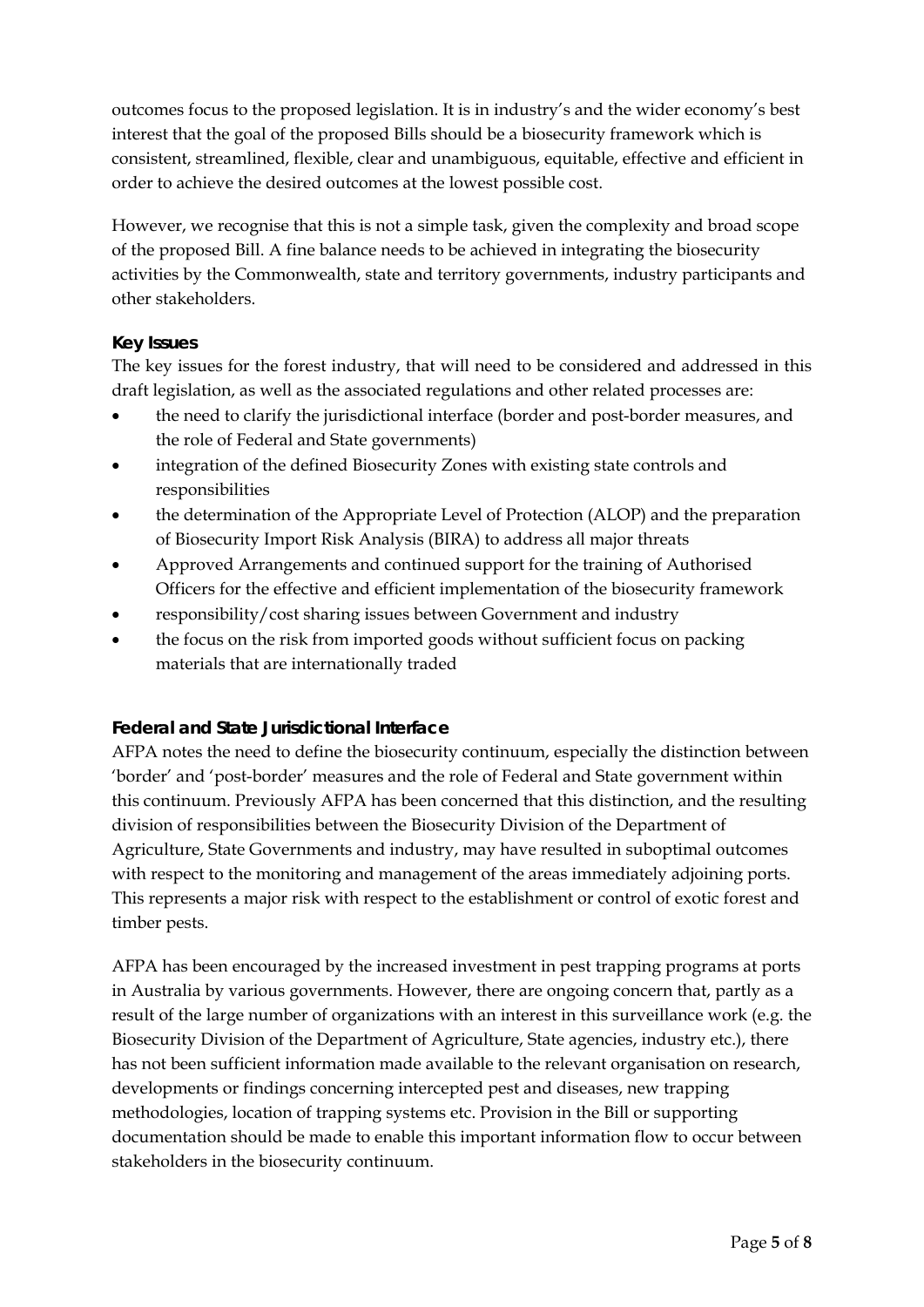# **Biosecurity Zones**

AFPA sees merit in these provisions for biosecurity zones (i.e. biosecurity response zone, biosecurity monitoring zone and biosecurity activity) to manage the risk and help prevent pests and diseases from negatively impacting upon industries and economy, as well as incorporating a permanent monitoring zone approach.

However, it is important to the forest, wood and paper products industries that these provisions work effectively and efficiently, particularly where they interface/integrate with existing state controls and responsibilities. AFPA appreciates the intent for broader, more flexible powers and arrangements on-shore to manage incursions of pests and diseases. However we stress that effective implementation of these structures is of paramount importance. This framework should be effectively and efficiently integrated with states controls and responsibilities to ensure a quick and coordinated response.

As the Bill is implemented, AFPA requests that the Australian Government continues to invest in this area as it is essentially a part of the border and provides a most effective means of monitoring for, and dealing with, border breaches.

#### **Approved Arrangements**

AFPA support the proposed changes to introduce a single Approved Arrangements scheme, covering both premises and the activities undertaken to manage biosecurity risks. AFPA agrees that this will improve efficiency and minimise duplication of effort. AFPA appreciates the increased flexibility inherent in the Approved Arrangements and sees that it would be a cost-effective pathway if it operates effectively. However it needs to be coupled with a rigorous, effective and appropriate accreditation, auditing and performance monitoring system that includes provisions for the amendment, suspension or revocation of the Approved Arrangement. This is necessary to ensure that the Approved Arrangement continues to operate effectively and not covering a potential biosecurity risk point.

In transitioning to Approved Arrangements, the benefits to the Commonwealth as well as industry must also be acknowledged, such that all the costs of establishing Approved Arrangements are not be borne by industry. In addition, in formalising these Approved Arrangements in the legislation, it is important that it remains voluntary, such that smaller operations, unable to afford establishing an Approved Arrangement, are not disadvantaged by the shift and burdened with unreasonable costs.

As well as allowing large businesses with multiple approved quarantine premises to transition to a single Approved Arrangement, there should be opportunity for smaller operators operating similar business from the same site/port to share the cost of establishing an approved arrangement and maintaining Authorised Officers.

#### **Appropriate Level of Protection**

AFPA notes the inclusion of the Appropriate Level of Protection (ALOP) in the text of the Bill, which has previously been described outside the legislation. AFPA appreciates the continuation of the current definition of ALOP 'providing a high level of sanitary and phytosanitary protection, aimed at reducing risk to a very low level, but not to zero'. A high level of biosecurity protection from damaging pests and diseases is required to underpin the continued sustainability and world competitiveness of Australian industry.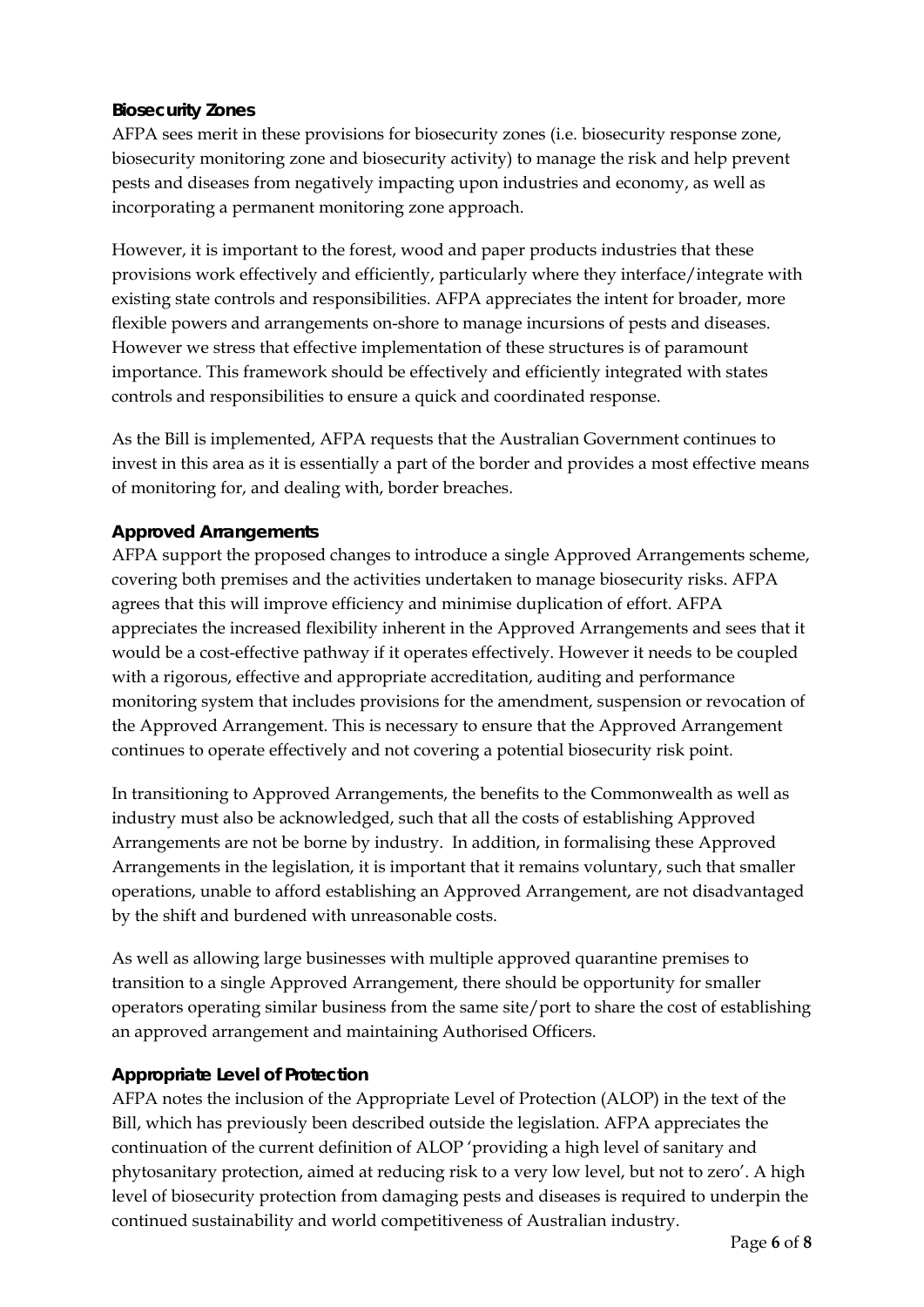To adequately protect Australian industries from pest and disease threats, thorough and timely import risk assessments should be undertaken, underpinned by the best and most up-to-date scientific information available. AFPA notes:

- the increased powers and responsibilities on the Director of Biosecurity;
- the need for a clear set of guidelines and requirements for BIRA

To make effective evidence based decisions in a BIRA requires significant expert knowledge and capacity which may be deficient under the current arrangements. Appropriate provisions should be included for expert input with relevance to industry, to ensure scientific rigour and impartiality. Further an independent appeal process based on facts and science should be included.

#### **Cost Recovery**

As detailed previously, the plant species present in managed native forest and plantations that AFPA members own and/or manage are prevalent across the landscape and across land tenures in natural forests and urban environments. Therefore, the biosecurity risks and responsibilities are not exclusive to our industry rather there is a significant public good aspect.

AFPA notes the increased emphasis throughout the proposed Bill and Regulatory Impact Statement (RIS) on responsibility sharing, be it with industry, State Governments or other stakeholders. In the absence of effective implementation of the framework having an efficient and up-to-date biosecurity framework, is only half an achievement. AFPA reiterates that the Government needs to allocate, and effectively implement, appropriate capacity and resources to protect the biosecurity continuum to ensure that the aim of preventing harm to people, the environment and the economy is met.

The implementation of key regulatory/operational reforms, such as the introduction of industry Authorised Officers, standardised processes, such as web-based electronic forms and increased pay-as-you-go provisions (i.e. export certificates) all reduces the potential burden on the Government. These savings from reforms, should be considered when cost recovery frameworks are developed and consulted upon.

AFPA reiterates that the audit and performance review functions must be effectively structured and resourced (both \$ and capacity) to ensure that the structures detailed in the proposed Bill (such as 'approved arrangements' and 'biosecurity industry participants') are effective, efficient and complying with their approved arrangements and responsibilities under the proposed Bill.

There are many technical and scientific considerations that need to be taken into account when managing an incursion and these need to be better described in the proposed Bill or supporting documents. Although it is mentioned in the proposed Bill, it should be made clearer that there should be appropriate provisions for compensation for impacts of biosecurity measures on affected properties, to encourage timely reporting and cooperation on biosecurity issues.